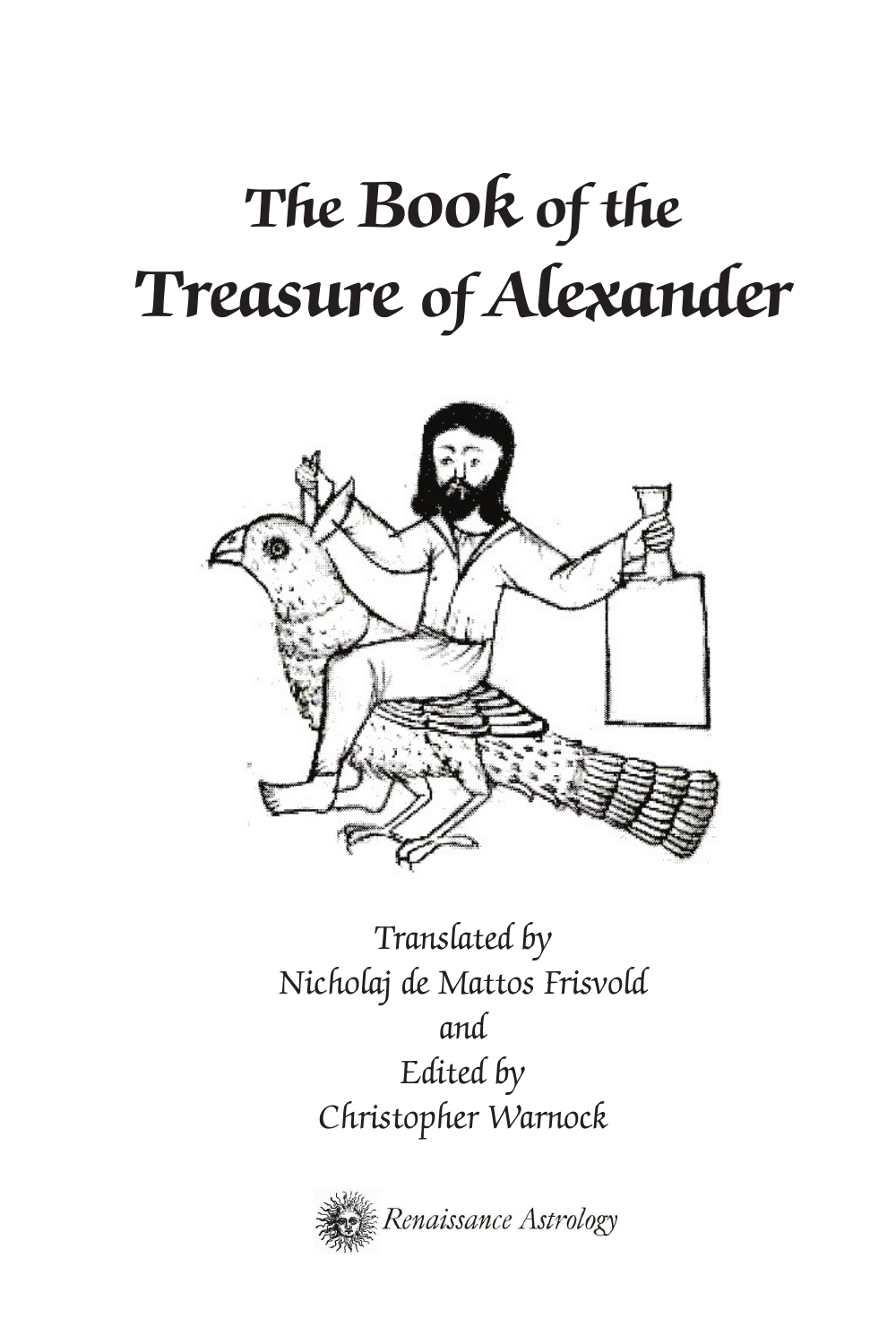#### Copyright © 2010 Nicholaj de Mattos Frisvold and Christopher Warnock

All Rights Reserved

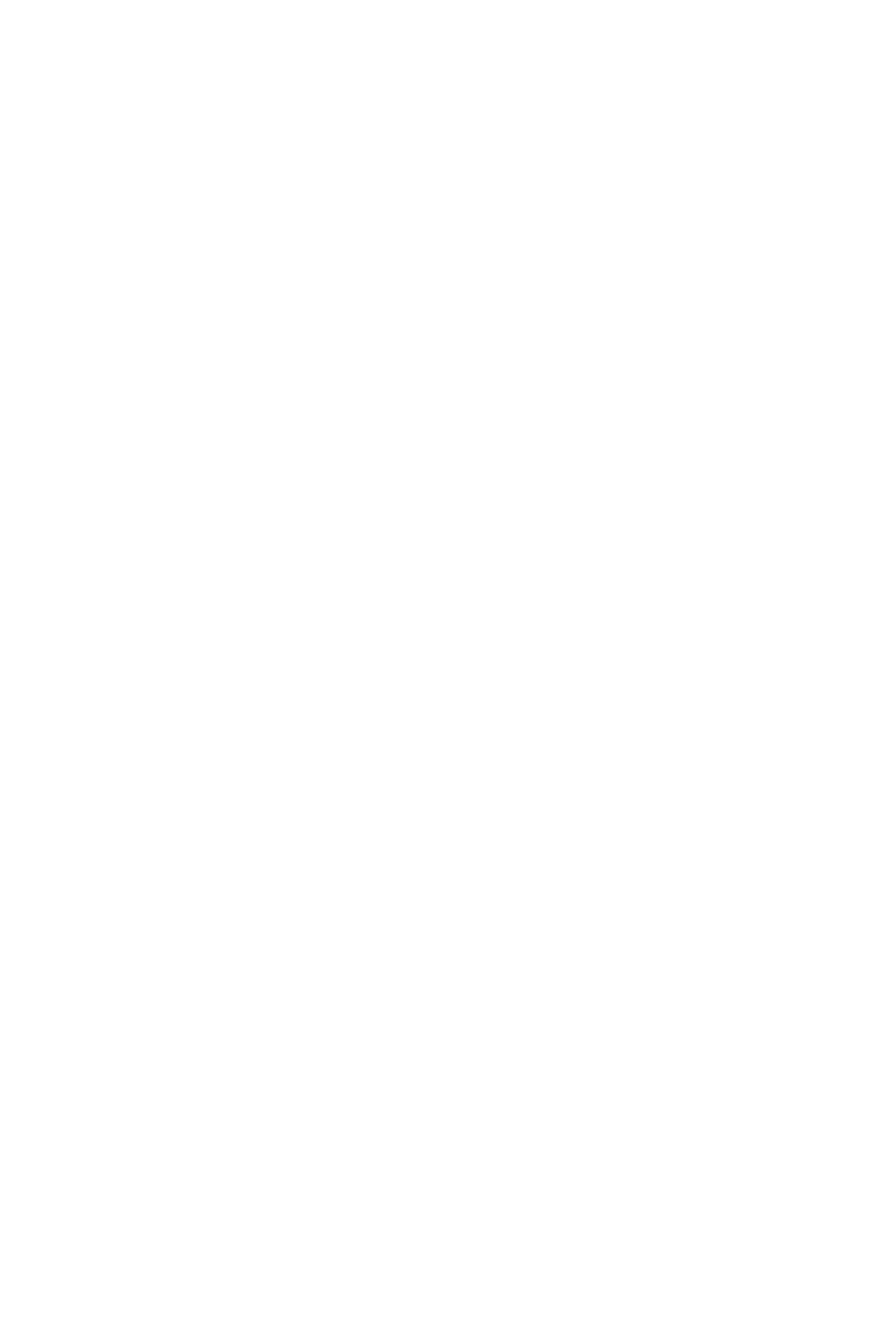#### *Contents*

| Occult Virtue & Hermetic Philosophy           |    |
|-----------------------------------------------|----|
| Alexander, Aristotle & Hermes Trismegistus    | 4  |
| Notes on the Translation                      | 5  |
| Warning and Disclaimer                        | 6  |
| And this is the index of the Arts of the book | 13 |

## *The First Art*

| The Chapter of the Formation of Things       | 14 |
|----------------------------------------------|----|
| The Chapter about the Indications of the Two |    |
| <b>Benefic Stars</b>                         | 15 |
| The Chapter about the Greater Luminary       | 15 |

# *The Second Art of the Process of Elaboration and Manipulation of the Three Elixirs*

| Section on the Extraction of the Active               |    |
|-------------------------------------------------------|----|
| Water, called Sapius                                  | 23 |
| Extraction of the Second Water called Qurial          | 23 |
| Extraction of the Third Water called Rarasius         | 23 |
| Extraction of the Fourth Water that is extremely      |    |
| useful and is called Triras                           | 24 |
| Chapter about the Extraction of the Essence deposited |    |
| in the strength of Mars                               | 25 |
| Chapter about the Purification of Arsenic             | 26 |
| Another chapter about the Purification of Arsenic,    |    |
| which is easier than the first                        | 26 |
| Chapter of the Sublimation of the Purified Arsenic    | 27 |
| Chapter of the Purification of Copper                 | 27 |
|                                                       |    |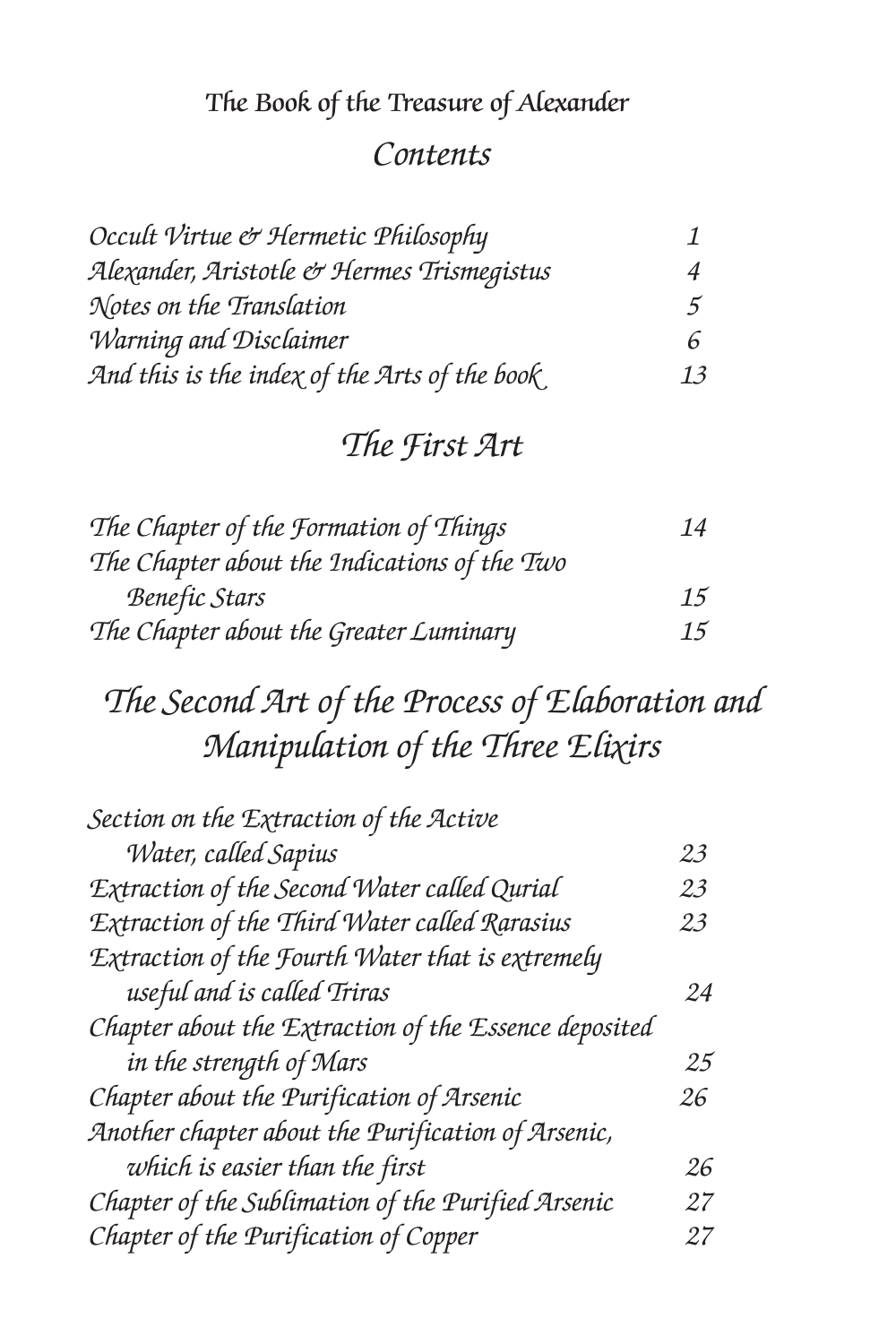| Chapter about how to make it whitish and make it look |    |
|-------------------------------------------------------|----|
| like Silver being what was bequeathed by Hermes and   |    |
| to what Balinas also dedicated himself                | 28 |
| Chapter about other method of whitening of Copper     | 28 |
| Chapter about how to soften purified Copper           | 29 |
| Recipe of the great softener water to which Hermes    |    |
| called Kalianus, that means, the one that takes       |    |
| out dryness                                           | 30 |
| Chapter about the transmutation of Copper to the      |    |
| appearance and form of Gold                           | 30 |
| Description of the purification of Tutia              | 31 |
| Purification of the Copper in which one wishes to     |    |
| sublimate                                             | 32 |
| Chapter about the purification of Silver by fire from |    |
| Tin in a foundry, this being so famous in all times   |    |
| and nations that it need not be repeated here         | 32 |

# *Chapter about the elixir of Silver that transmutes it into the color of Gold*

| There are four principles required for this Elixir: |    |
|-----------------------------------------------------|----|
| the First will be the Foundation                    | 33 |
| The Second Principle                                | 34 |
| The Third Principle                                 | 34 |
| The Fourth Principle                                | 34 |
| Description of how to use this Elixir upon Silver   | 35 |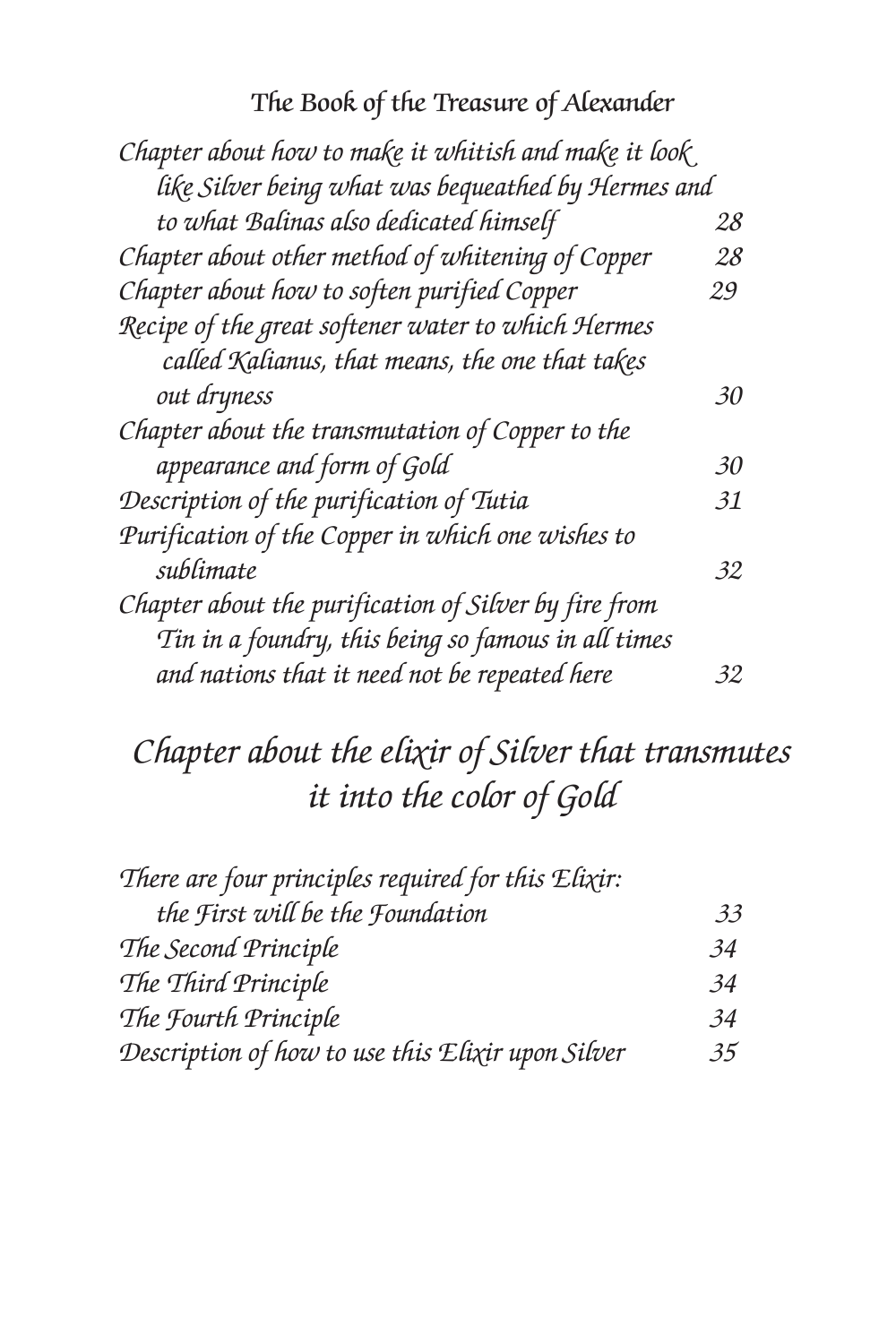# *The Third Art of the Treasure of Alexander regarding poisons*

| The first poison is Jibta                              | 36 |
|--------------------------------------------------------|----|
| How to make the poison called Talius                   | 37 |
| How to make the poison called Bich bar bich            | 37 |
| How to make the poison that is called Analimus         | 38 |
| How to make the poison called Jaranias                 | 39 |
| How to make the poison prepared by Qinan ibn Anuch     | 39 |
| Description of the poison called Ailailawus            | 39 |
| Description of the poison know as Qiyathara, that      |    |
| means 'the Royal Liquid'                               | 40 |
| How to make the poison known as Abararis, which        |    |
| means 'the one that kills in two ways'                 | 40 |
| How to make the poison known as Athanasialus,          |    |
| which means 'the poison of one hour' which is          |    |
| made with gall bladders                                | 41 |
| How to make the poison called Sithalamas, which        |    |
| means 'the one that kills whoever touches it'          | 42 |
| How to make the poison called Sitatus, that means      |    |
| 'the one of vegetal origin' which is prepared          |    |
| from plants                                            | 42 |
| How to make the poison that kills by bleeding diarrhea | 43 |
| Description of the poison that kills though laughter   | 43 |
| Description of the poison Anarus, which means          |    |
| 'the cold poison'                                      | 44 |
| The Influence of the Moon over Poisons                 | 45 |
|                                                        |    |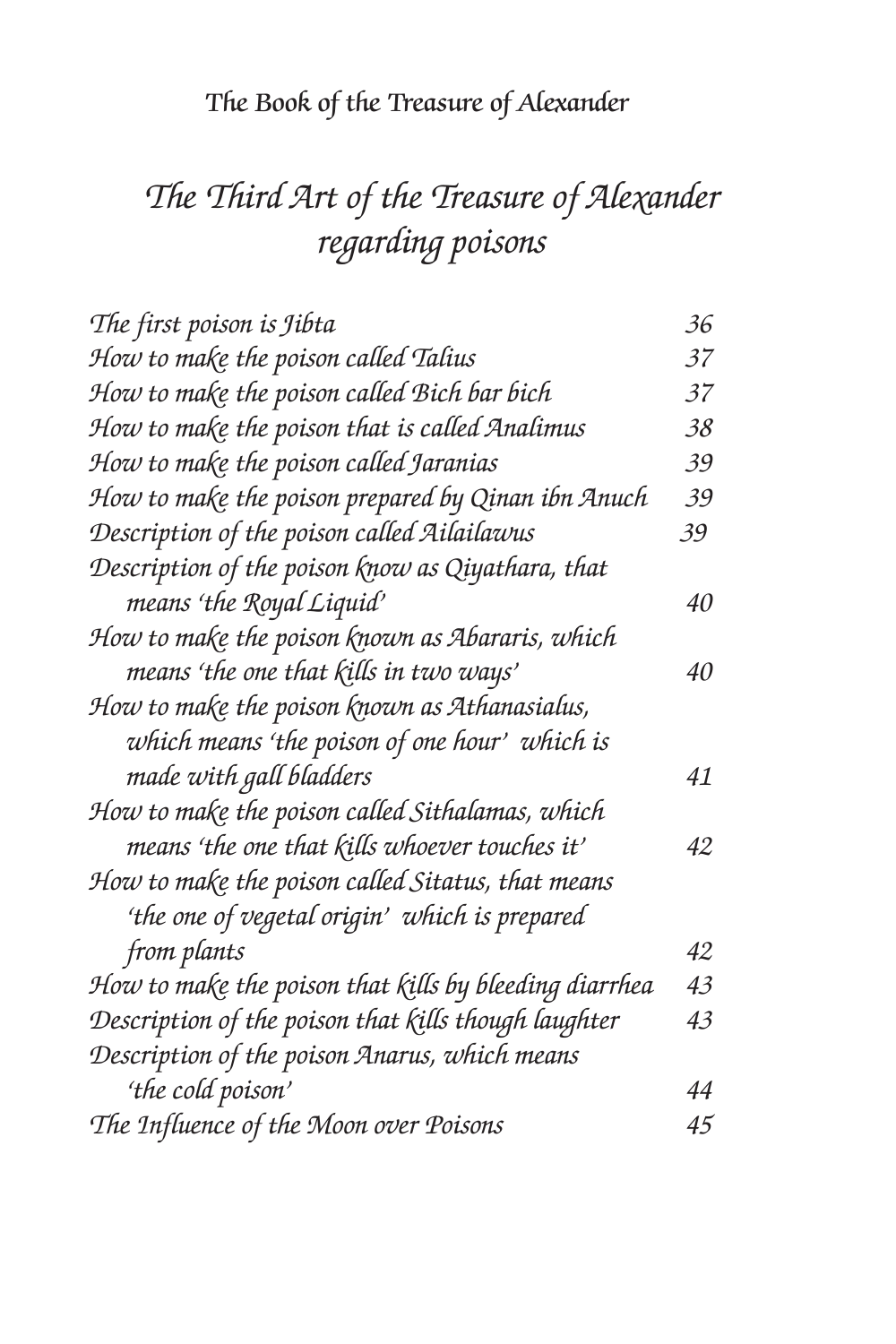## *The Fourth Art concerning the preparation of the antidotes that cure poisoning*

| The preparation of the antidote known as al-Biãnûs,        |    |
|------------------------------------------------------------|----|
| which is called 'the reason of life' by Mihlâyil ibn       |    |
| as-Sayyid Qinãn                                            | 46 |
| The preparation of the antidote of Hermes, which saves     |    |
| everyone from poisons                                      | 47 |
| The preparation of the antidote which Hermes called        |    |
| Athîr Sãliûs (the ether of Salius), which means            |    |
| 'the fixation of life'                                     | 47 |
| The creation of the antidote that Hermes prepared to       |    |
| restrain the evil in poisons                               | 48 |
| The creation of the antidote called by Hermes, Aililûniûs, |    |
| which means, 'that which penetrates with                   |    |
| great force'                                               | 48 |
| The creation of the antidote Dardhâlûch, which means,      |    |
| 'done by the vipers flesh'                                 | 49 |
|                                                            |    |

# *The Fifth Art is the use of Talismanic Remedies*

| Talisman for curing all diseases of the mouth, like   |           |
|-------------------------------------------------------|-----------|
| diphtheria and similar afflictions                    | <i>50</i> |
| Talisman of Bilâuânûs, which signifies pains in the   |           |
| sciatic nerve, which is an affliction of intense pain | 51        |
| Talisman against retention of urine                   | 51        |
| Talisman for calming down fury, having as one of its  |           |
| effects the instant calming of the belly              | 52        |
| How to make the talisman against pains in the liver   | 52        |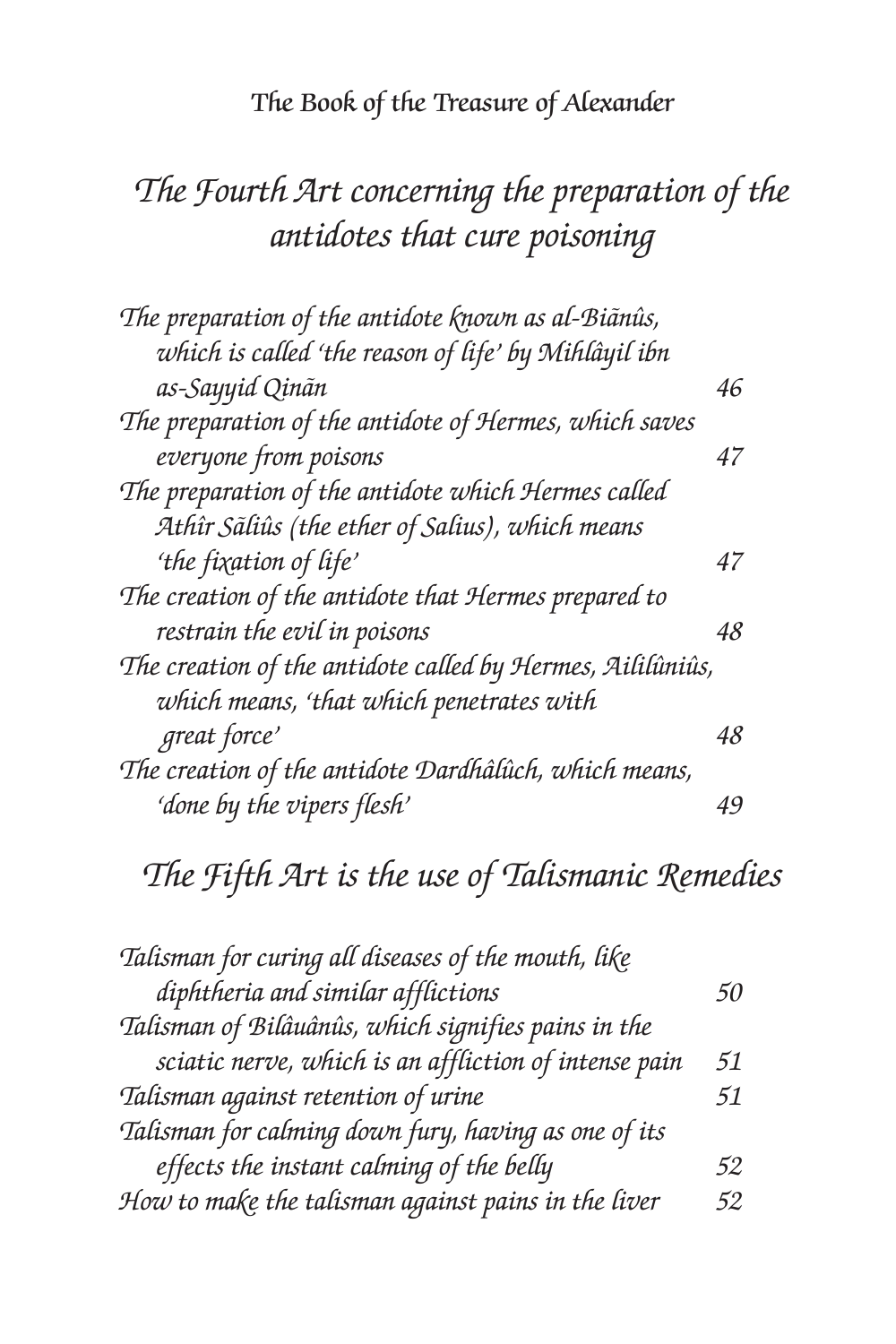| How to make the talisman against the pains in       |    |
|-----------------------------------------------------|----|
| the kidney                                          | 53 |
| The account of Sâlâriûs, which means 'the blessed', |    |
| useful for whoever has a tendency to get            |    |
| overly excited                                      | 54 |
| A talisman for easing pain in the eyes              | 54 |
| The talisman known as Anâliûsis, which means, 'what |    |
| is useful against toothache'                        |    |

*The Sixth Art is the Seals of the Seven Planets*

| Description of the seal of the Sun, where you will          |    |
|-------------------------------------------------------------|----|
| find Hermes                                                 | 56 |
| How to make the seal of the Moon to calm down               |    |
| turmoil, intrigues, confrontations, and to calm             |    |
| down agitations and excess.                                 | 57 |
| How to make the seal of Saturn that calms down the          |    |
| desire for union, and agitations of the blood, the          |    |
| flow of fevers in the blood, to lower the heat of the       |    |
| liver and against pest                                      | 58 |
| This is also the talisman of the scorpion , that will cause |    |
| them flee from whomever is using it                         | 58 |
| How to make the seal of Mars, which makes cowards           |    |
| brave, strengthens your heart and guards it against         |    |
| deceivers, thieves and enemies                              | 59 |
| How to make the seal of Jupiter which diminishes            |    |
| weakness and beating of the heart at the time of its        |    |
| use, and ends physical discomfort and colic of              |    |
| the stomach                                                 | 59 |
| How to make the seal of Mercury, which dispels              |    |
| hemiplegia, facial paralysis, smallpo $\chi$ , convulsions  |    |
| and all cold afflictions                                    | 60 |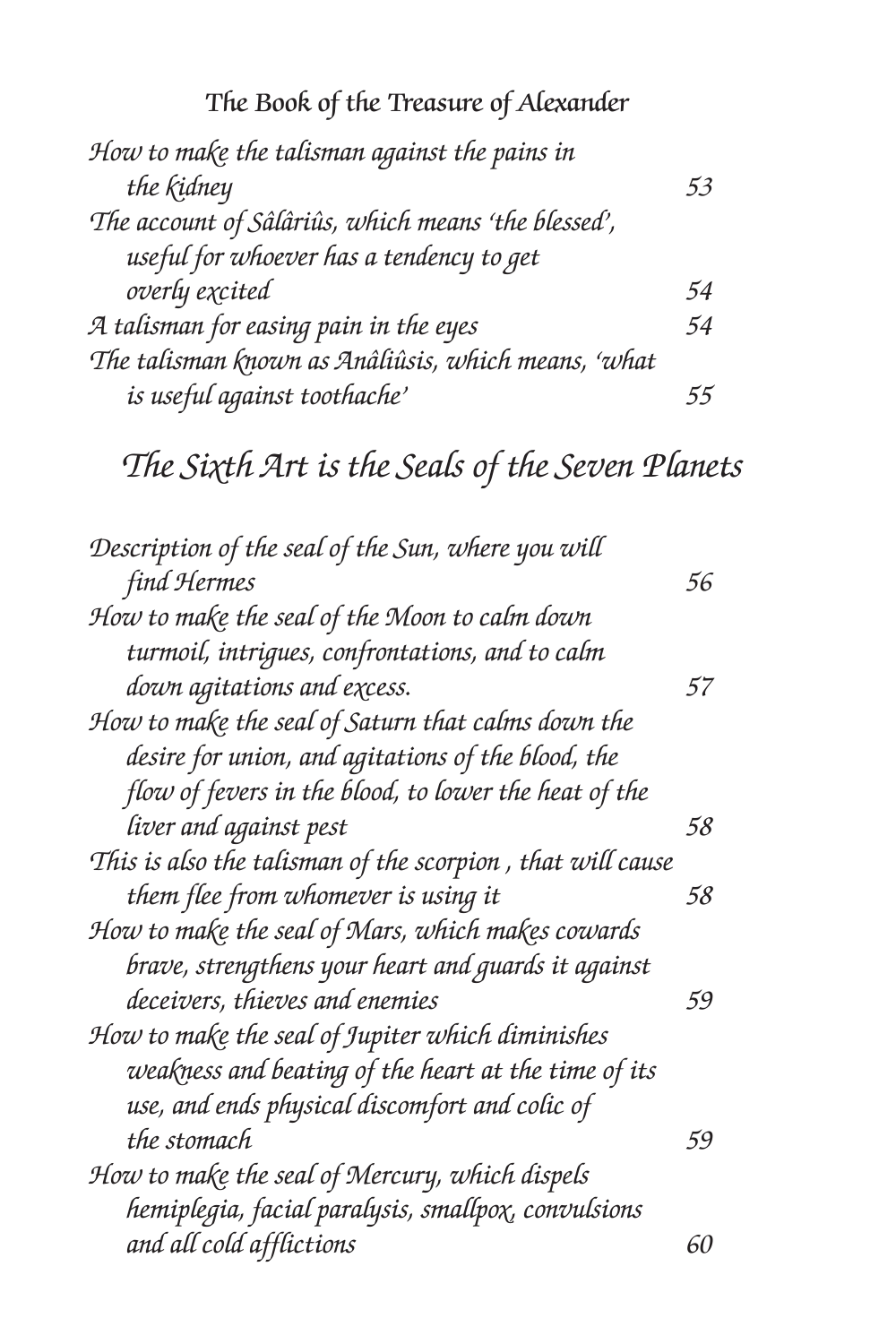## *The Seventh Art is called the Talismanic Art*

| How to make the seal of Venus, which generates sympathy |    |
|---------------------------------------------------------|----|
| and attraction towards women and increase               |    |
| sexual potency                                          | 61 |
| Talisman for stopping hemorrhage, dysentery and         |    |
| bleeding from any part of the body                      | 62 |
| Talisman to remove scorpions from a city                | 63 |
| How to make the seal that cures the sting of scorpions, |    |
| with the permission of God Almighty                     | 64 |
| How to make the talisman of the snakes                  | 64 |
| How to make the talisman that drives away locusts       | 65 |
| How to make the talisman that Hermes prepared in order  |    |
| to calm strong winds                                    | 66 |
| How to make the seal that stops tertian and             |    |
| quartian fever                                          | 67 |
| How to make the talismanic seal that stops, for he who  |    |
| uses it, phlegmatic fever that recurs every day         | 67 |
| How to make the seal that stops tertian fever of the    |    |
| yellow bile                                             | 68 |
| How to make the talisman against strong fever           |    |
| (ad-daqiqah) that attacks the vital organs              | 68 |
| Talisman for the destruction of nations and to cause    |    |
| intrigues                                               | 69 |
| Talisman for making the hearts of women or beardless    |    |
| youths uniquely well disposed towards whomever          |    |
| wears it, and cause beauty and brilliance to shine      |    |
| from the eyes, in such way that people will be inclined |    |
| towards obedience, protection and desire the company    |    |
| of its wearer                                           | 70 |
|                                                         |    |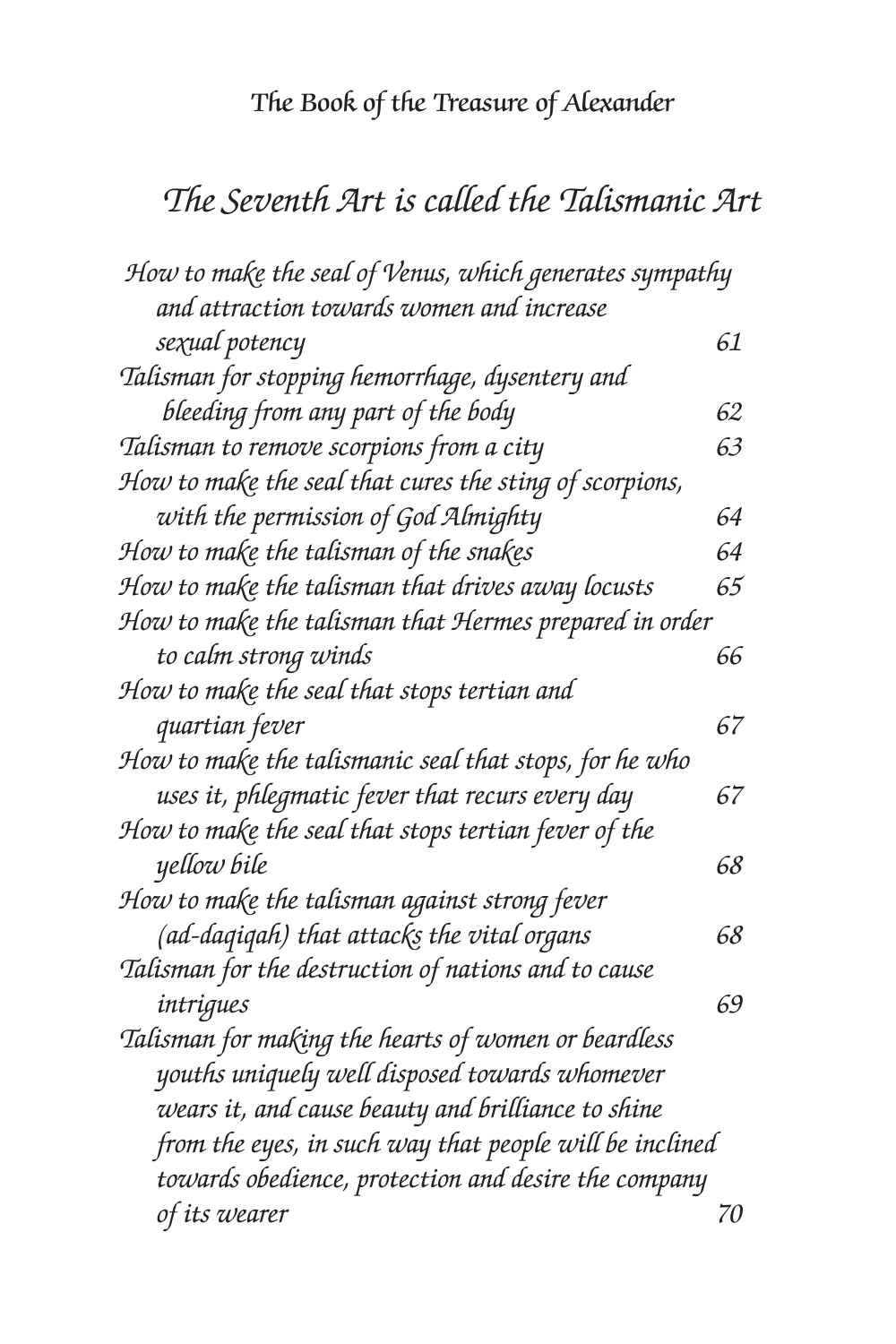The Book of the Treasure of Alexander *The talisman known as Kiklâiûs, which means 'the useful food' 71*

# *The Eighth Art is of Incenses and the forms of sympathy and antipathy*

| The First Chapter concerning the science for winning |    |
|------------------------------------------------------|----|
| hearts and making souls friendly                     | 72 |
| The Second Chapter concerning the calming of fury of |    |
| kings and obtain the necessary submission            |    |
| from someone                                         | 74 |
| The Third Chapter concerning the emanation of souls  |    |
| and the antipathy between them                       |    |

*The Ninth Art explains the powers created through growing melons, known as Bâstitalitus anânûs, which means 'the manipulation of what is receptive to spiritual effects and what transforms nature'*

| The preparation of the melon called 'Asiâlâiûs,    |    |
|----------------------------------------------------|----|
| which means 'confused mind'                        | 78 |
| Preparing the melon, called Kalkiâiûs, which means |    |
| 'the increase of intellect and understanding'      | 78 |
| Preparing the melon called Kititâthâ, which means  |    |
| 'the strong laxative of the yellow bile'           | 79 |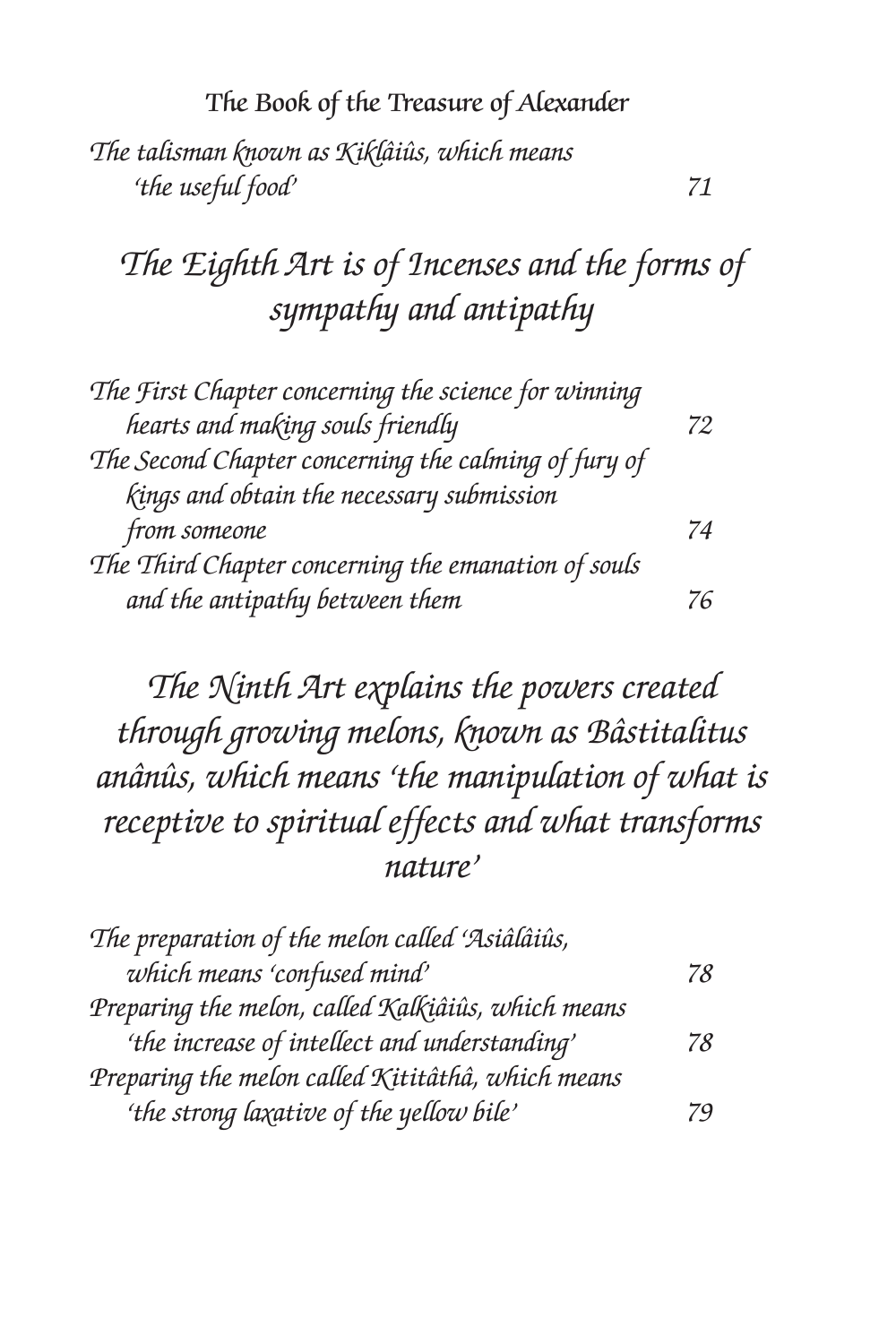# *The Tenth Art, where Hermes speaks about the properties of animals*

| Chapter about sympathy and antipathy                | 80 |
|-----------------------------------------------------|----|
| Chapter on how to obtain prestige                   | 81 |
| Chapter on how to obtain prestige and esteem        | 81 |
| Here is how to prepare what is a fatal poison       | 82 |
| How to make the antidote for this poison            | 82 |
| About the treatment of the insane                   | 82 |
| Treatment for leprosy                               | 83 |
| A talisman for horses                               | 83 |
| Chapter on the virtues Hermes indicated that are    |    |
| found in the swallow                                | 83 |
| Chapter on the power for love that is found in owls |    |
| and pigs                                            | 84 |
| Treatment for insanity using owls                   | 84 |
| Chapter about enmity                                | 84 |
| To strengthen desire                                | 84 |
| For the wounds of quadrupeds and for chronic ulcers |    |
| in humans                                           | 85 |
| Chapter on enmity                                   | 85 |
| Peculiarities of the black dog                      | 85 |
| Peculiarities of the black cat                      | 85 |

*The end of the book*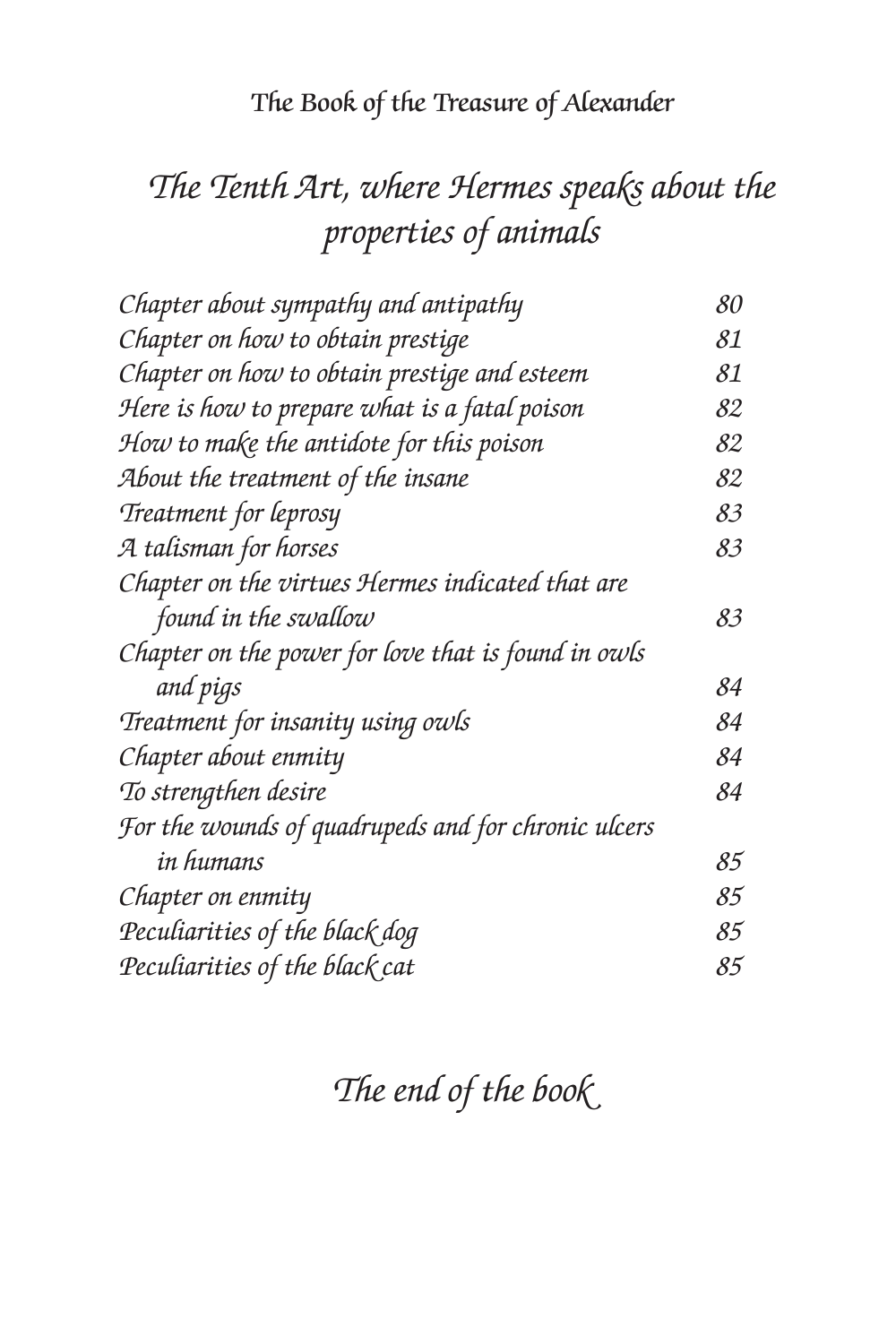# *Appendix A*

*Measurements 88*

# *Appendix B*

| Planetary Rings from the Book of the Treasure |    |
|-----------------------------------------------|----|
| of Alexander                                  | 89 |
| The Ring of Saturn                            | 90 |
| The Ring of Jupiter                           | 91 |
| The Ring of Mars                              | 92 |
| The Ring of The Sun                           | 93 |
| The Ring of Venus                             | 94 |
| The Ring of Mercury                           | 95 |
| The Ring of The Moon                          | 96 |

## *Bibliography*

*Bibliography 97*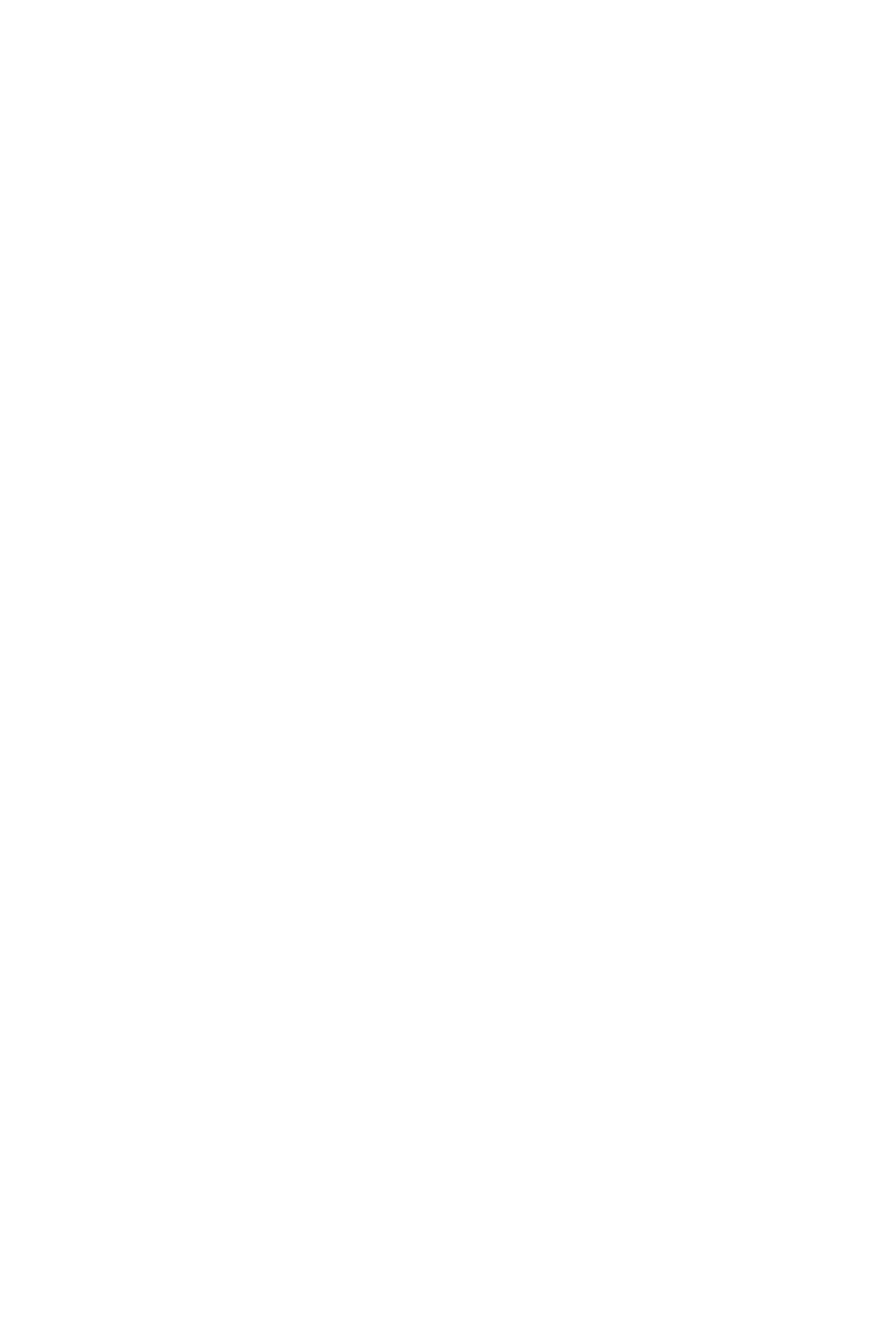

## *Occult Virtue & Hermetic Philosophy*

Iscussing astrological magic in his *Speculum Astronomiae*, the "Mirror of Astronomy", the thirteenth century schola philosopher and scientist Albertus Magnus recoils from what describes as the abominable use of necromenti the "Mirror of Astronomy", the thirteenth century scholar, philosopher and scientist Albertus Magnus recoils from what he describes as the abominable use of necromantic images, "which have presumed to usurp the noble name of [astrology] for themselves." "But the worst of these", says Albertus, "is that written by Aristotle to Alexander…this is the one which some call *Mors animae* (The death of the soul)."1

The *Book of the Treasure of Alexander*, here in its first complete English translation, certainly merits Albertus' description even if, as many manuscripts attributed to Aristotle and Alexander circulated in the Middle Ages and Renaissance, this is not the specific version Albertus consulted. Much of the *Book of the Treasure of Alexander* is taken up with descriptions of deadly poisons, often composed of rather noisome substances. Even the antidotes require brains, blood and other body parts, both animal and human.

But unlike a modern horror film, these ingredients are not meant

<sup>1</sup> Albertus Magnus, *Speculum Astronomiae*, trans*.* Burnett & Lippincott, (Kluwer, 1992) page 243.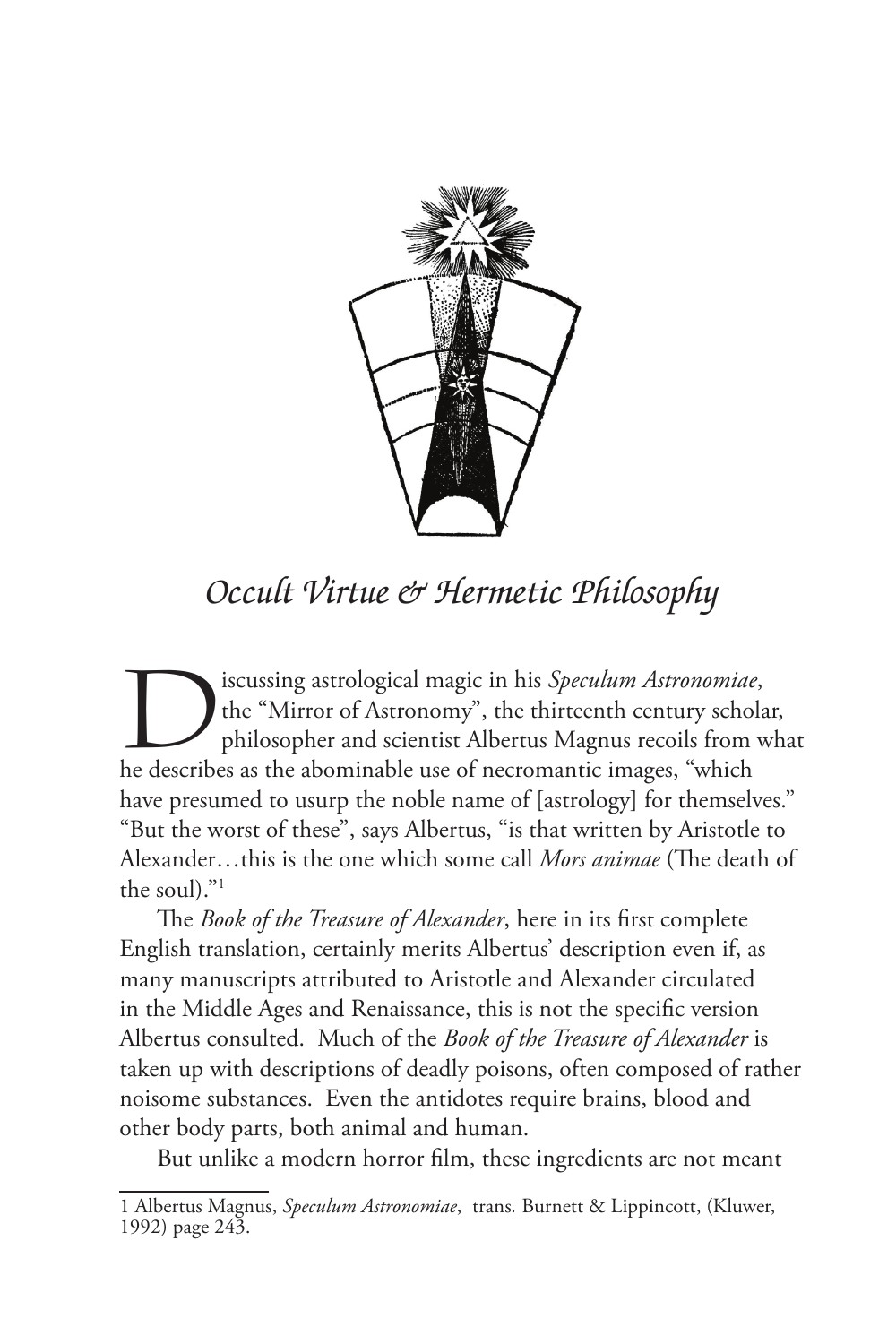to shock and titillate, but to allow the mage to utilize the occult virtues or hidden powers scattered throughout material things. Explicitly referring to Hermes Trismegistus, the *Book of the Treasure of Alexander*  is reliant on Hermetic and Neoplatonic philosophy which holds that all things exist perfectly and undifferentiated in the One, then manifested perfectly, but differentiated as archetypes, Platonic Ideas and Archangels, thoughts in the Divine Mind, the Anima Mundi. Next all things manifest in the intermediate Celestial or Imaginal world, where the Platonic Ideas take on form and form exists without space or weight. Finally, all things manifest in the Material World, while retaining their spiritual connection to the intermediate worlds and Platonic Ideas that gave rise to them and ultimately to the One itself.

Hidden in the natural world and particular in Man himself, a perfect Microcosm or little world, encapsulating the Macrocosm or Greater World of the Cosmos, were spiritual powers and potencies. The wise man could find the power to kill or to save from death concealed in vipers' heads, in donkey's urine or even wild onions.

But a nobler use of these hidden powers was alchemy, one of the three Hermetic arts with astrology and magic. Here the virtue of the quintessence, the fifth element, was sought in nature, purified, repeatedly transmuted and transformed, until the lapis philosophorum, the Philosopher's Stone was revealed to the adept. The *Book of the Treasure of Alexander* adds several fascinating new chapters to our knowledge of authentic Hermetic alchemy, explaining the successive preparations of various "waters" and the purification of metals. Each of these waters and purified metals has its uses, but contributes to the next step in a unified process. Finally, the *Book of the Treasure of Alexander* explains four principles used to create, "the All, a red Stone that tends a little to black. This is the Great Elixir." Among the potencies of this elixir is the power to change silver into pure gold.

After scaling the heights of the creation of the Philosopher's Stone, the *Book of the Treasure of Alexander* then descends to descriptions of over a dozen deadly poisons, including the "Royal Water", the "cold poison" and the "poison that kills through laughter" many of which have their powers enhanced through their creation according to astrological timing. The effects of these poisons are all explicable as the combination of astrology and their respective natural occult virtues.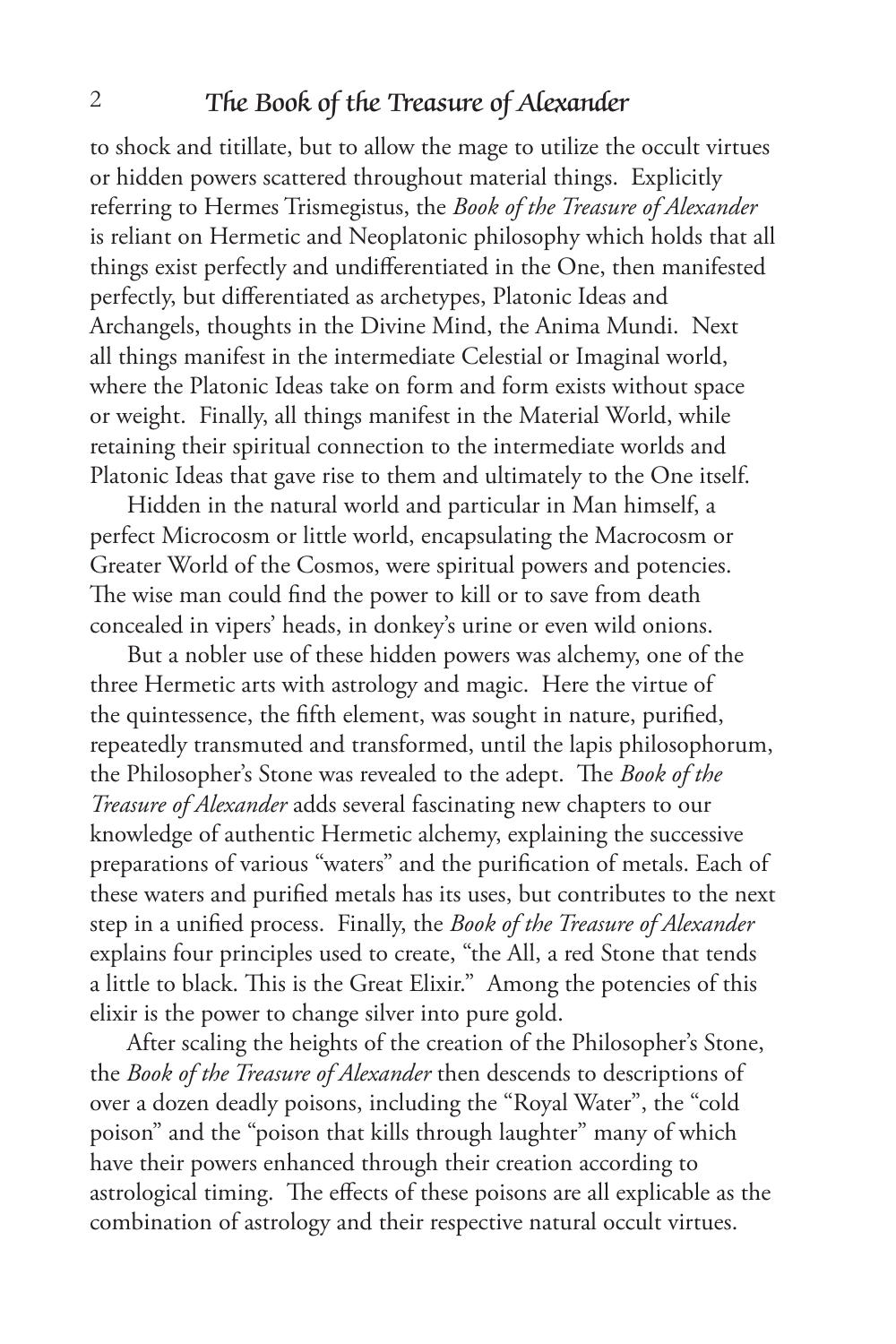Soundly Hermetic in theory while despicable in actual use, the *Book of the Treasure of Alexander* does not shrink from carefully describing the preparation of these virulently lethal compounds. Yet the Hermetic balance of nature is restored by the fourth section, a recognition that for every poison, as every evil, a stronger and more potent antidote exists.

The *Book of the Treasure of Alexander* then shifts its focus to astrological talismans. Thirty hitherto unknown talismans are set forth, most provided with special images from the original Arabic manuscript, giving us a wealth of new astrological talismans to work with. The *Book of the Treasure of Alexander* even provides a new set of planetary invocations for Venus, Mars and Mercury accompanying its section on creating astrological statuettes.

One of the most fascinating uses of occult virtues is the "melon magic" Eighth Art of the *Book of the Treasure of Alexander* which appears in an abbreviated form in Book IV, chapter 7 of *Picatrix*, the most famous of astrological grimoires. The *Book of the Treasure of Alexander* explains that melons most easily blend or transform whatever they are mixed with. Melons planted in the skull of a donkey cause the eater to lose intelligence, while those planted in the skull of a human, increase knowledge and wisdom!

What might, at first glance, appear to be a miscellaneous collection of chapters on astrology, poisons, antidotes, alchemy and astrological magic, in fact, share the common thread of the practical application of Hermetic philosophy through occult virtue. For the scholar of Hermeticism and the practicing Hermetic adept, this truly is a treasure.

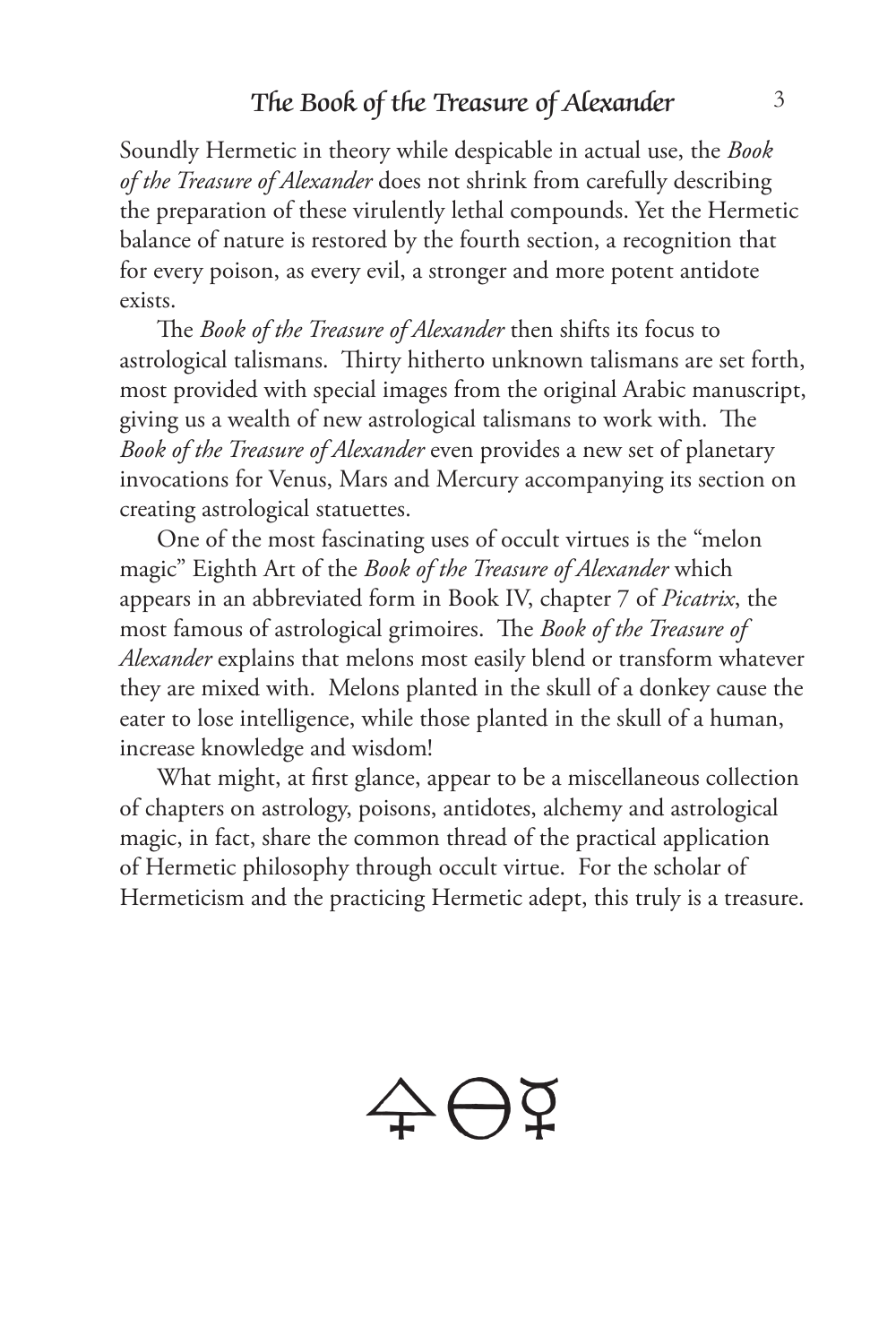#### *Alexander, Aristotle & Hermes Trismegistus*

Jexander the Great, the 4th century BC king of Macedon,<br>attained legendary status even during life and his stature of<br>increased after his death. Building on his father Philip's co<br>of Greece, he conquered the mighty Persian attained legendary status even during life and his stature only increased after his death. Building on his father Philip's control of Greece, he conquered the mighty Persian empire and extended his rule over Egypt, Asia Minor and even into India. The Greek *Alexander Romance* and later Islamic *Iskander Namah* detail the legendary exploits of Alexander, including explorations of the sky carried by eagles or griffons and diving beneath the sea in a crystal or wooden vessel. In the advanced Islamic civilization of the Middle Ages Alexander was equated with the Quranic *Dhul-Qarnayn*, the "Two Horned One", a great ruler who reached the rising place of the Sun and erected a great iron wall against the giants Gog and Magog. That Alexander had been tutored and advised by the great philosopher Aristotle excited considerable interest in the Middle Ages, particularly as esoteric works on astrology and magic were later attributed to Aristotle. Alexander's magical reputation was further enhanced by the *Alexander Romance* which explained that he was the son of the Egyptian pharaoh and renowned magician, Nectanebo.

The *Book of the Treasure of Alexander* is prefaced by an introduction explaining its magical provenance. It was found, according to the introduction, during the reign of the 9th century Abbasid Caliph Al-Mutasim in the Byzantine city of Amuria, known in Arabic as Amuriyat or Ammuriye. After the forces of the Caliph conquered the city they investigated the contents of a monastery known as the House of the Legacy. After considerable effort and a prophetic dream of the Caliph himself, they discovered within the walls of the monastery a vault of copper containing a smaller vault of gold, within which was a book engraved in gold and written in Greek and Latin, the *Book of the Treasure of Alexander*.

Despite the fascinating and exotic story of its origin, the *Book of the Treasure of Alexander* is clearly in the mainstream of medieval Islamic Hermeticism as can be seen from the frequent references to Hermes Trismegistus and its reliance on Hermetic philosophy. Julius Ruska, the famous German scholar of alchemy, discussed the *Book of the*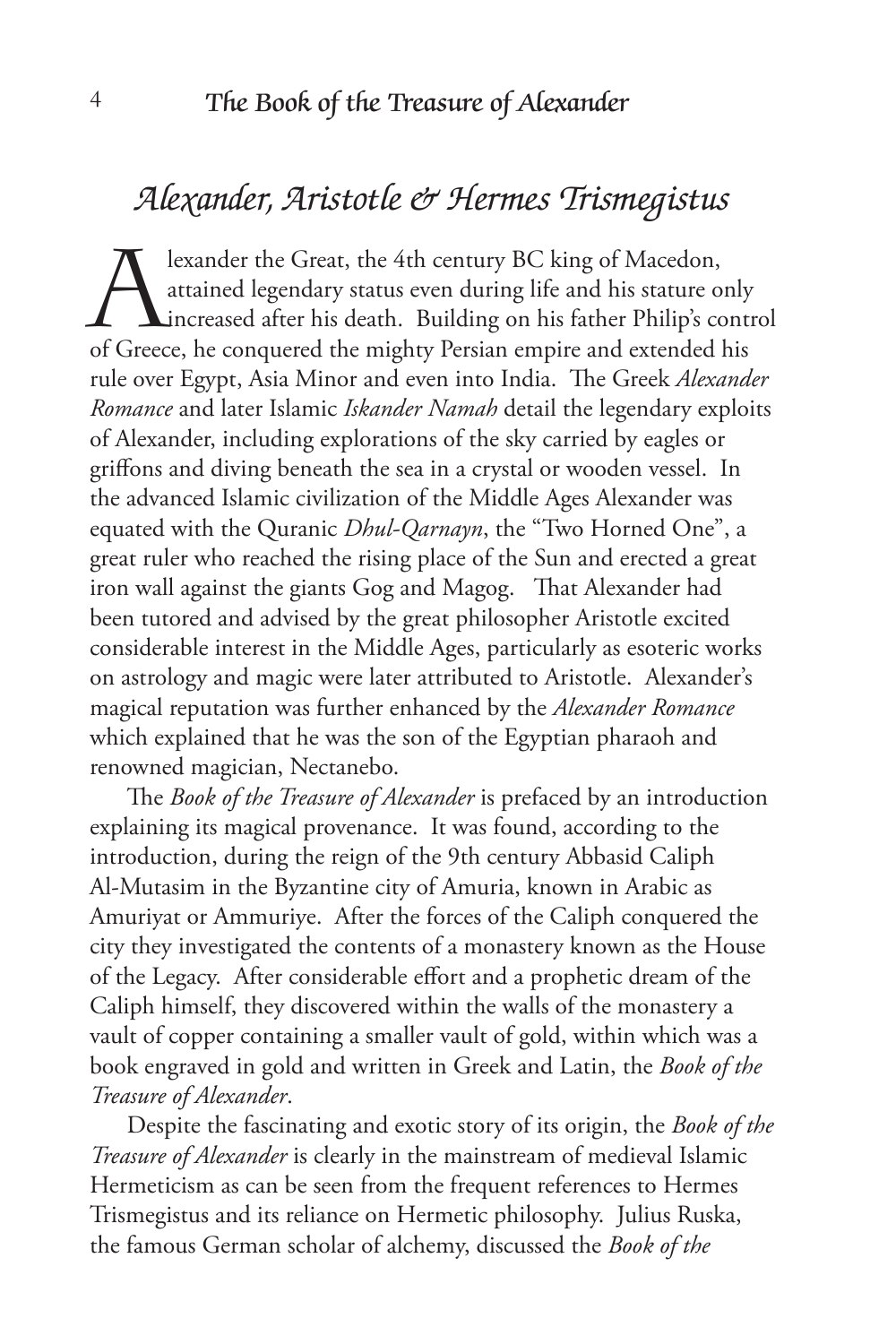*Treasure of Alexander* in his magisterial 1926 *Tabula Smaragdina*, the "Emerald Tablet" of Hermes Trismegistus and it appears to stem from the pagan Harranian Sabians who were the source of so much magical, astrological and alchemical material, including *Picatrix*. 2

#### *Notes on the Translation*

The English translation of the *Book of the Treasure of Alexander*<br>that appears here was made by Nicholaj de Mattos Frisvold<br>from the *Livro do Tesauro de Alexandre*, *Um estudo de hermética*<br>de proposa de historia de cien that appears here was made by Nicholaj de Mattos Frisvold from the *Livro do Tesauro de Alexandre, Um estudo de hermética árabe na oficina da historia da ciencia* (translated from the original Arabic) by AM Alfonso-Goldfarb & SAC Jubran (Petropolis, Brazil, 1999). The Portuguese translation was in turn made from three Arabic manuscripts, Department of Arabic Studies of the Public Library of Berlin, cod. 4193 (Ahlwardt Cat./We II 1209) dating from 1688 AD; British Library, cod. 473 (Loth Cat.) undated; Derenbourg Catalogue 947 of Escorial Library, Madrid, dated to 904 AD, but likely produced in the fourteenth century.

The *Book of the Treasure of Alexander* has thus taken a rather circuitous route in being translated into English. Rather than leaving passages in a literal but unintelligible state I have used my knowledge of traditional astrology and magic, gained from over a decade of study and practice, to recast them in logical and coherent form.



<sup>2</sup> *Listening to the whispers of matter through Arabic hermeticism: new studies on The Book of the Treasure of Alexander*. Alfonso-Goldfarb AM, Jubran SA. Ambix. 2008  $Jul; 55(2): 100.$